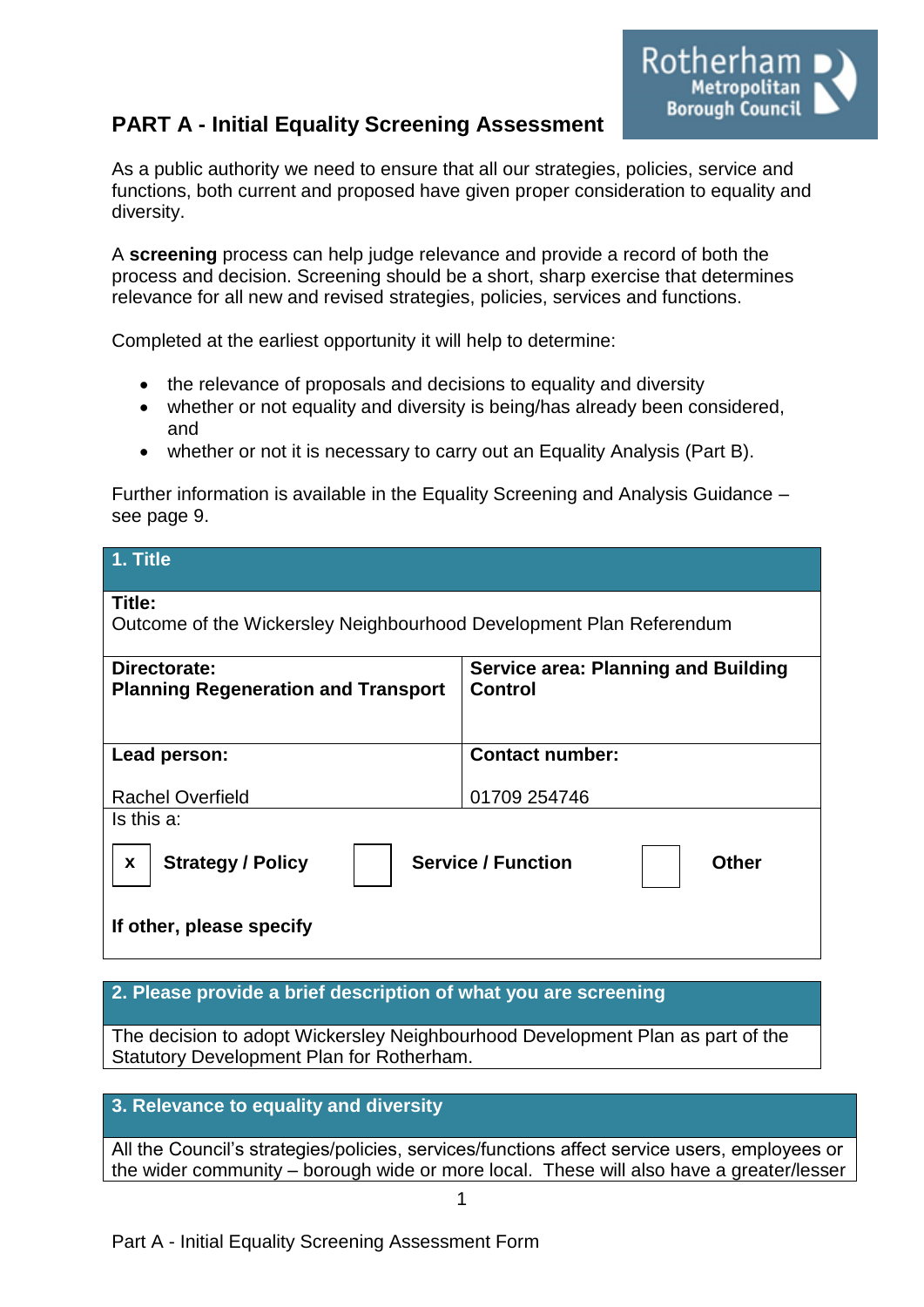relevance to equality and diversity.

The following questions will help you to identify how relevant your proposals are.

When considering these questions think about age, disability, sex, gender reassignment, race, religion or belief, sexual orientation, civil partnerships and marriage, pregnancy and maternity and other socio-economic groups e.g. parents, single parents and guardians, carers, looked after children, unemployed and people on low incomes, ex-offenders, victims of domestic violence, homeless people etc.

| <b>Questions</b>                                                              | <b>Yes</b>   | <b>No</b> |
|-------------------------------------------------------------------------------|--------------|-----------|
| Could the proposal have implications regarding the                            |              | X         |
| accessibility of services to the whole or wider community?                    |              |           |
| (Be mindful that this is not just about numbers. A potential to affect a      |              |           |
| small number of people in a significant way is as important)                  |              |           |
| Could the proposal affect service users?                                      | X            |           |
| (Be mindful that this is not just about numbers. A potential to affect a      |              |           |
| small number of people in a significant way is as important)                  |              |           |
| Has there been or is there likely to be an impact on an                       | X            |           |
| individual or group with protected characteristics?                           |              |           |
| (Consider potential discrimination, harassment or victimisation of            |              |           |
| individuals with protected characteristics)                                   |              |           |
| Have there been or likely to be any public concerns regarding                 | $\mathsf{x}$ |           |
| the proposal?                                                                 |              |           |
| (It is important that the Council is transparent and consultation is          |              |           |
| carried out with members of the public to help mitigate future                |              |           |
| challenge)                                                                    |              |           |
| Could the proposal affect how the Council's services,                         |              | X         |
| commissioning or procurement activities are organised,                        |              |           |
| provided, located and by whom?                                                |              |           |
| (If the answer is yes you may wish to seek advice from                        |              |           |
| commissioning or procurement)                                                 |              |           |
| Could the proposal affect the Council's workforce or                          |              | X         |
| employment practices?                                                         |              |           |
| (If the answer is yes you may wish to seek advice from your HR                |              |           |
| business partner)                                                             |              |           |
| If you have answered no to all the questions above, please explain the reason |              |           |
|                                                                               |              |           |

If you have answered **no** to all the questions above please complete **sections 5 and 6.**

If you have answered **yes** to any of the above please complete **section 4.** 

**4. Considering the impact on equality and diversity**

If you have not already done so, the impact on equality and diversity should be considered within your proposals before decisions are made**.**

Considering equality and diversity will help to eliminate unlawful discrimination, harassment and victimisation and take active steps to create a discrimination free society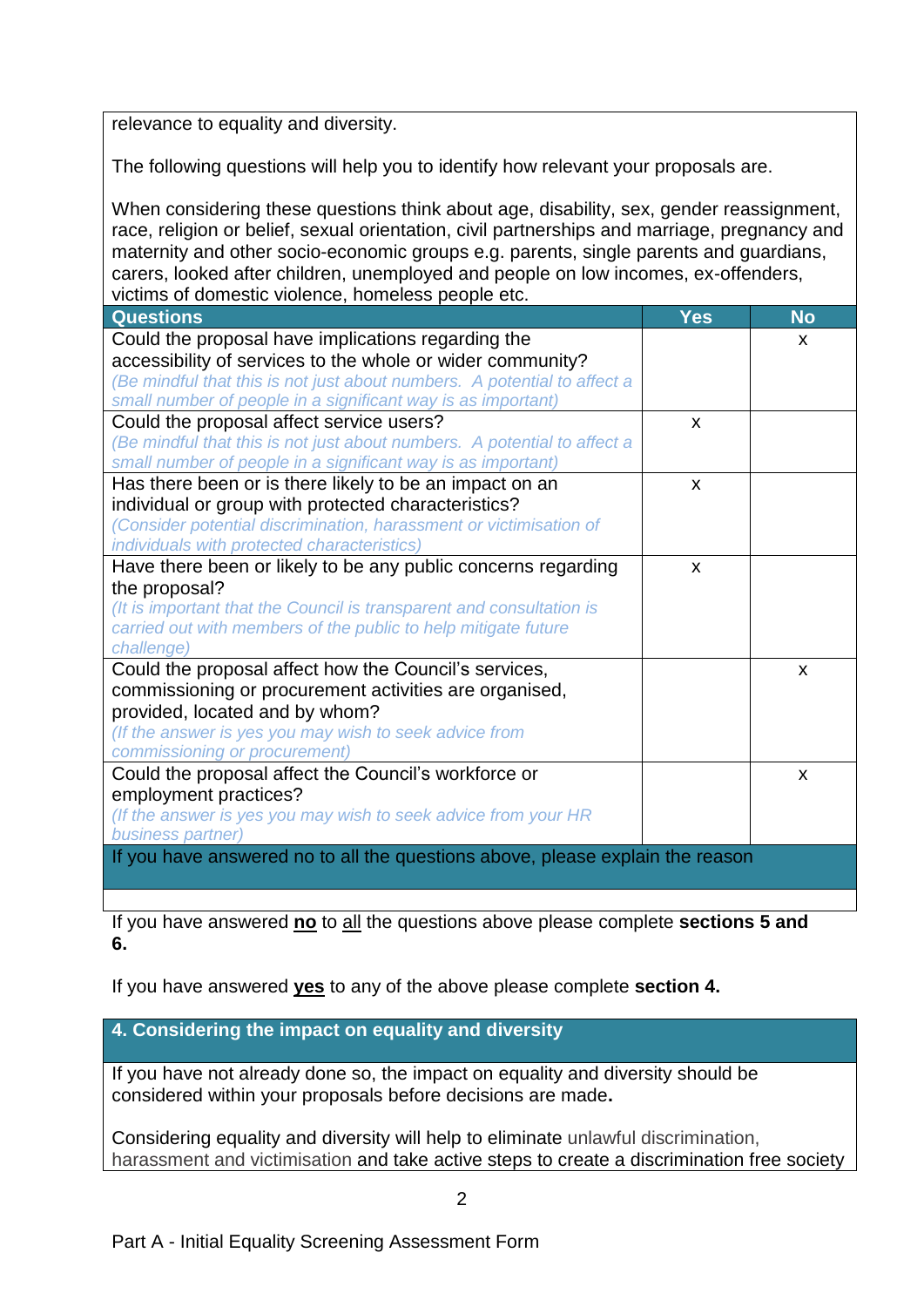by meeting a group or individual's needs and encouraging participation.

Please provide specific details for all three areas below using the prompts for guidance and complete an Equality Analysis (Part B).

# **How have you considered equality and diversity?**

*(think about the scope of the proposal, who is likely to be affected, equality related information, gaps in information and plans to address, consultation and engagement activities (taken place or planned) with those likely to be affected)*

Neighbourhood Plans are subject to consultation within their preparation. For example, the draft plan is subject to formal consultation for a minimum of six weeks before being submitted to the Council, and then the Local Planning Authority is required to carry out its own consultation on the plan before it can be submitted to examination stage. This allows ample opportunity for input and influence from any interested stakeholder as well as statutory consultees. The Neighbourhood Plan is examined by an independent examiner and must be accompanied by a Consultation Statement demonstrating that the legal requirements of consultation have been met. Ultimately the Neighbourhood Plan is voted for by the local community at a referendum.

# *who is likely to be affected*

Residents and businesses in the parish of Wickersley.

## *consultation and engagement*

See above. Ultimately there was a referendum in which a majority of the electorate who voted supported the plan.

## **Key findings**

*(think about any potential positive and negative impact on different equality characteristics, potential to promote strong and positive relationships between groups, potential to bring groups/communities into increased contact with each other, perception that the proposal could benefit one group at the expense of another)*

*Negative impact* 

None have been identified.

*Positive impact* 

The Neighbourhood Plan enables local communities to have more control over development in their own area by preparing a framework against which planning proposals can be judged. The plan has subsequently been examined by an independent examiner and modified in accordance with their recommendations to ensure that it meets all the required legal tests.

## **Actions**

*(think about how you will promote positive impact and remove/reduce negative impact) Neighbourhood Plans are subject to consultation within their preparation (see above)*